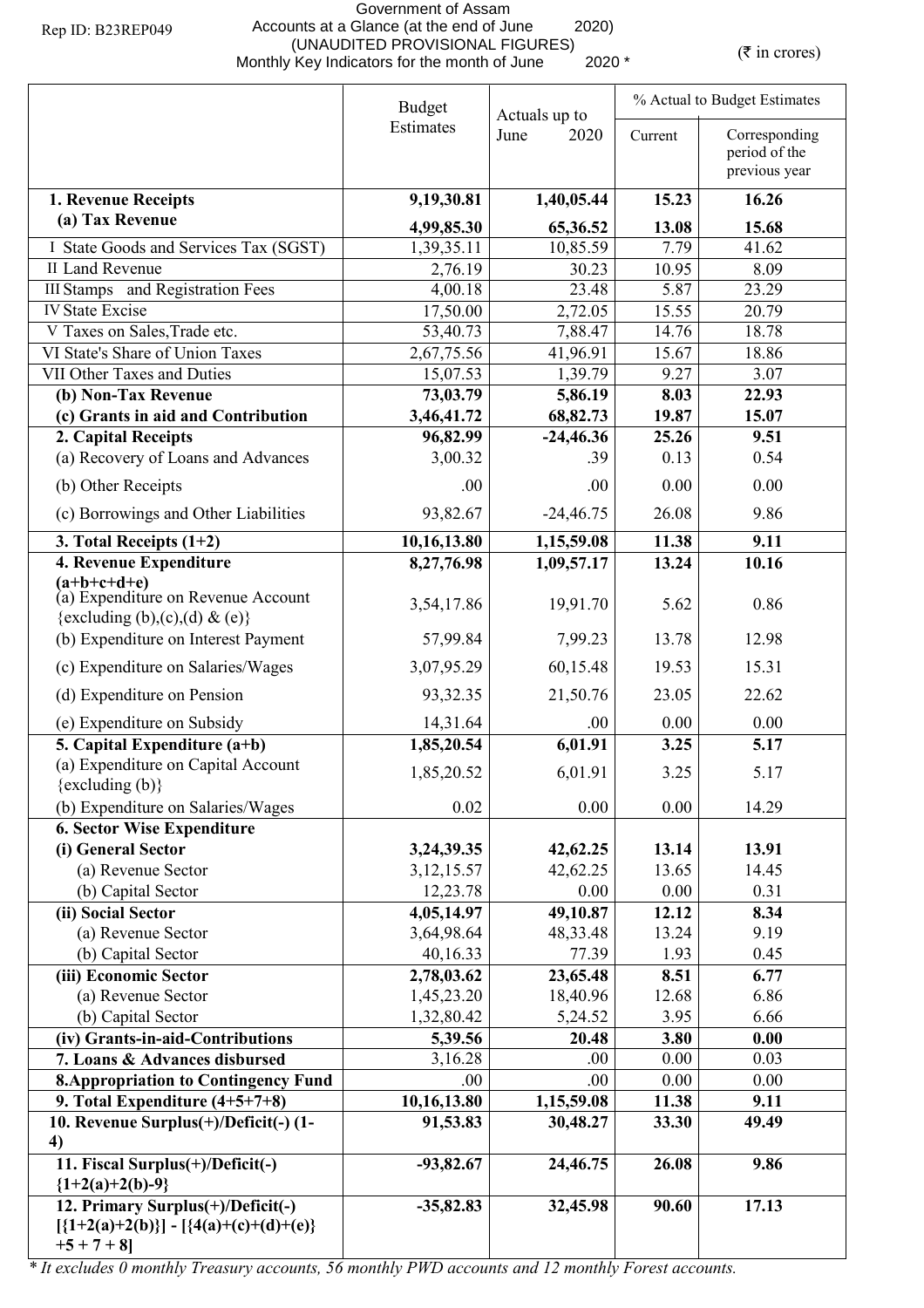| <b>Monthly Trend</b><br><b>REVENUE RECEIPTS</b> |                                          |             |                |             |  |
|-------------------------------------------------|------------------------------------------|-------------|----------------|-------------|--|
| (Refer to item                                  | of Monthly Accounts at a Glance)<br>1(a) |             |                |             |  |
| $(3\overline{5})$ in crore)                     |                                          |             |                |             |  |
|                                                 |                                          | 2020-2021   |                | 2019-2020   |  |
| Mont                                            | <b>Monthly</b>                           | Progressive | <b>Monthly</b> | Progressive |  |
| <b>APRIL</b>                                    | 15,13.19                                 | 15,13.19    | 30,85.62       | 30,85.62    |  |
| <b>MAY</b>                                      | 25,84.15                                 | 40,97.34    | 29,77.98       | 60,63.60    |  |
| <b>JUNE</b>                                     | 24,39.18                                 | 65,36.52    | 21,45.42       | 82,09.01    |  |
| <b>JULY</b>                                     |                                          |             | 18,87.90       | 1,00,96.92  |  |
| <b>AUGUST</b>                                   |                                          |             | 26,18.18       | 1,27,15.10  |  |
| <b>SEPTEMBER</b>                                |                                          |             | 22,56.73       | 1,49,71.83  |  |
| <b>OCTOBER</b>                                  |                                          |             | 22,13.54       | 1,71,85.38  |  |
| <b>NOVEMBER</b>                                 |                                          |             | 23,81.79       | 1,95,67.16  |  |
| <b>DECEMBER</b>                                 |                                          |             | 22,57.67       | 2,18,24.83  |  |
| <b>JANUARY</b>                                  |                                          |             | 22,67.05       | 2,40,91.88  |  |
| <b>FEBRUARY</b>                                 |                                          |             | 28,53.60       | 2,69,45.48  |  |
| MARCH (Pre)                                     |                                          |             | 1,11,60.40     | 3,81,05.89  |  |
| MARCH (Sup)                                     |                                          |             | 1,44.25        | 3,82,50.13  |  |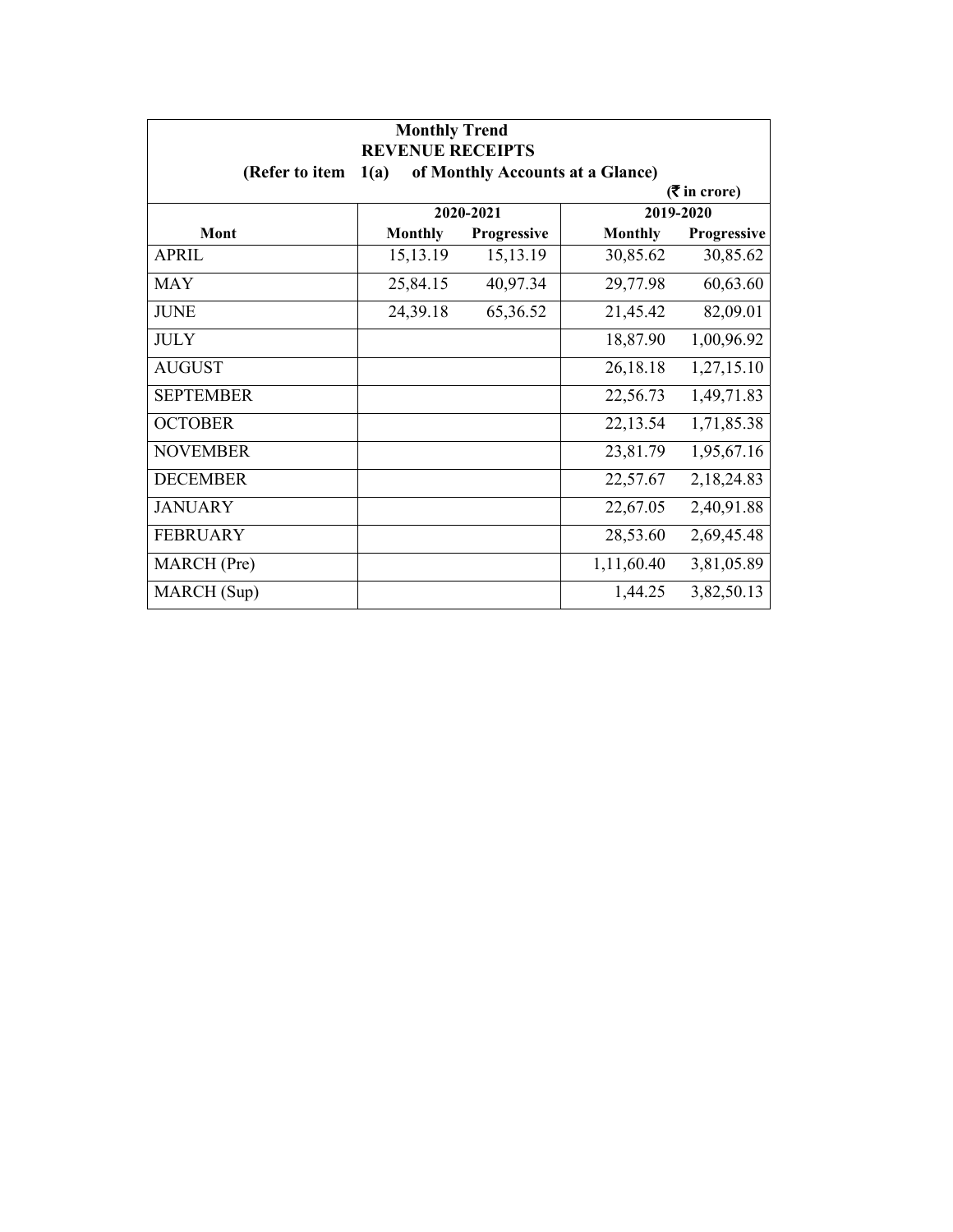| <b>Monthly Trend</b><br><b>REVENUE RECEIPTS</b> |                |                    |                                  |             |
|-------------------------------------------------|----------------|--------------------|----------------------------------|-------------|
| (Refer to item                                  | 1(b)           |                    | of Monthly Accounts at a Glance) |             |
| $(3\overline{5})$ in crore)                     |                |                    |                                  |             |
|                                                 |                | 2020-2021          |                                  | 2019-2020   |
| Mont                                            | <b>Monthly</b> | <b>Progressive</b> | <b>Monthly</b>                   | Progressive |
| APRIL                                           | 16.13          | 16.13              | 65.08                            | 65.08       |
| <b>MAY</b>                                      | 2,42.67        | 2,58.80            | 10,62.98                         | 11,28.06    |
| <b>JUNE</b>                                     | 3,27.39        | 5,86.19            | 8,28.23                          | 19,56.29    |
| <b>JULY</b>                                     |                |                    | 78.98                            | 20,35.27    |
| <b>AUGUST</b>                                   |                |                    | 2,24.13                          | 22,59.40    |
| <b>SEPTEMBER</b>                                |                |                    | 1,02.67                          | 23,62.07    |
| <b>OCTOBER</b>                                  |                |                    | 85.93                            | 24,48.00    |
| <b>NOVEMBER</b>                                 |                |                    | 2,22.71                          | 26,70.71    |
| <b>DECEMBER</b>                                 |                |                    | 1,27.84                          | 27,98.55    |
| <b>JANUARY</b>                                  |                |                    | 83.25                            | 28,81.79    |
| <b>FEBRUARY</b>                                 |                |                    | 5,82.40                          | 34,64.19    |
| MARCH (Pre)                                     |                |                    | 21,75.96                         | 56,40.15    |
| MARCH (Sup)                                     |                |                    | $-1,00.81$                       | 55,39.35    |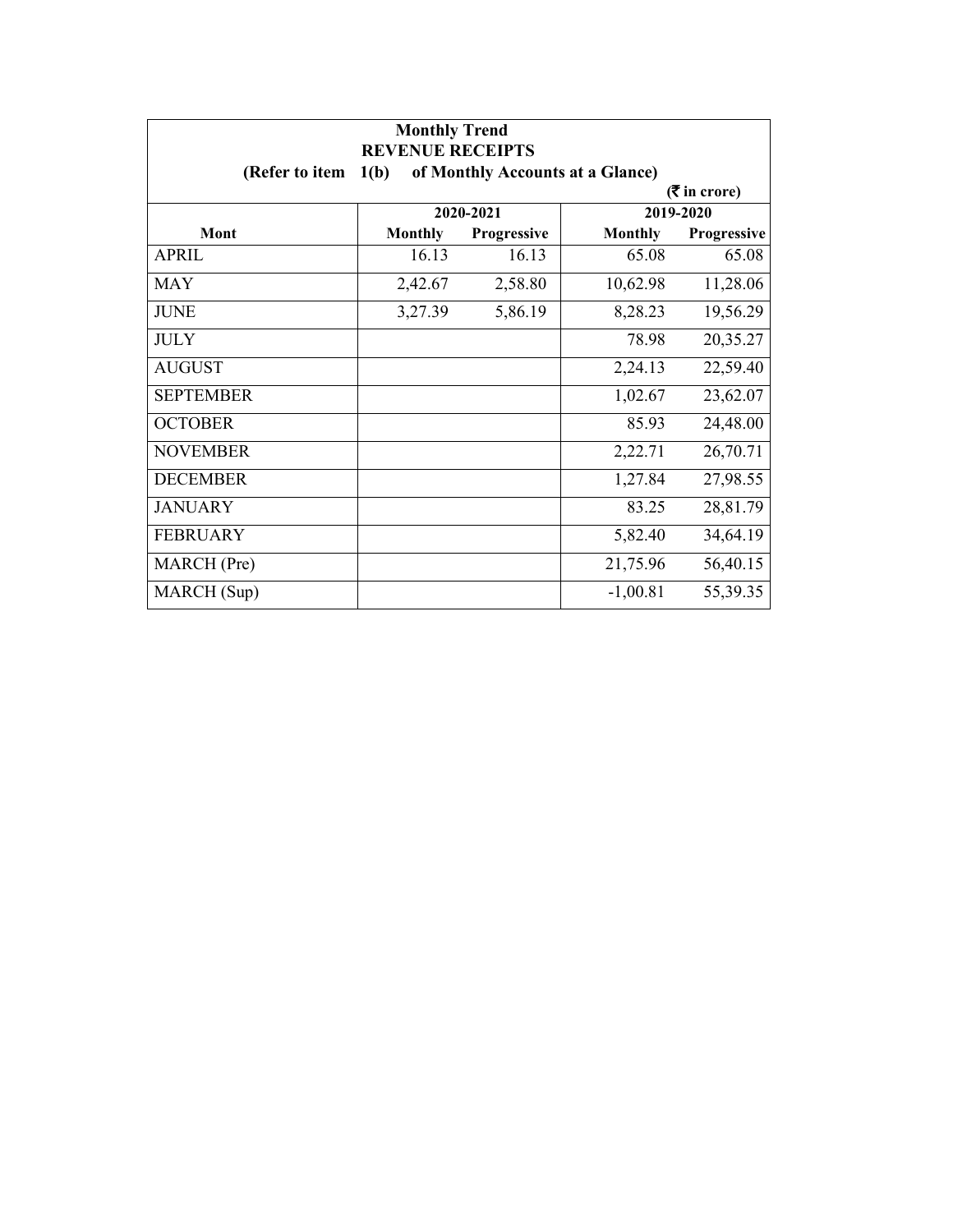| <b>Monthly Trend</b><br><b>REVENUE RECEIPTS</b>            |                |             |                |             |  |
|------------------------------------------------------------|----------------|-------------|----------------|-------------|--|
| (Refer to item<br>1(c)<br>of Monthly Accounts at a Glance) |                |             |                |             |  |
| $(3\overline{5})$ in crore)                                |                |             |                |             |  |
|                                                            |                | 2020-2021   |                | 2019-2020   |  |
| Mont                                                       | <b>Monthly</b> | Progressive | <b>Monthly</b> | Progressive |  |
| <b>APRIL</b>                                               | 23,68.84       | 23,68.84    | 15,39.60       | 15,39.60    |  |
| <b>MAY</b>                                                 | 20,06.40       | 43,75.25    | 6,98.15        | 22,37.74    |  |
| <b>JUNE</b>                                                | 25,07.48       | 68,82.73    | 11,14.88       | 33,52.62    |  |
| <b>JULY</b>                                                |                |             | 10,70.71       | 44,23.34    |  |
| <b>AUGUST</b>                                              |                |             | 10,78.33       | 55,01.67    |  |
| <b>SEPTEMBER</b>                                           |                |             | 29,26.66       | 84,28.33    |  |
| <b>OCTOBER</b>                                             |                |             | 14,87.18       | 99,15.51    |  |
| <b>NOVEMBER</b>                                            |                |             | 21,25.41       | 1,20,40.92  |  |
| <b>DECEMBER</b>                                            |                |             | 20,81.21       | 1,41,22.13  |  |
| <b>JANUARY</b>                                             |                |             | 12,81.01       | 1,54,03.14  |  |
| <b>FEBRUARY</b>                                            |                |             | 19,01.10       | 1,73,04.25  |  |
| MARCH (Pre)                                                |                |             | 34,10.67       | 2,07,14.92  |  |
| MARCH (Sup)                                                |                |             | $-9.31$        | 2,07,05.61  |  |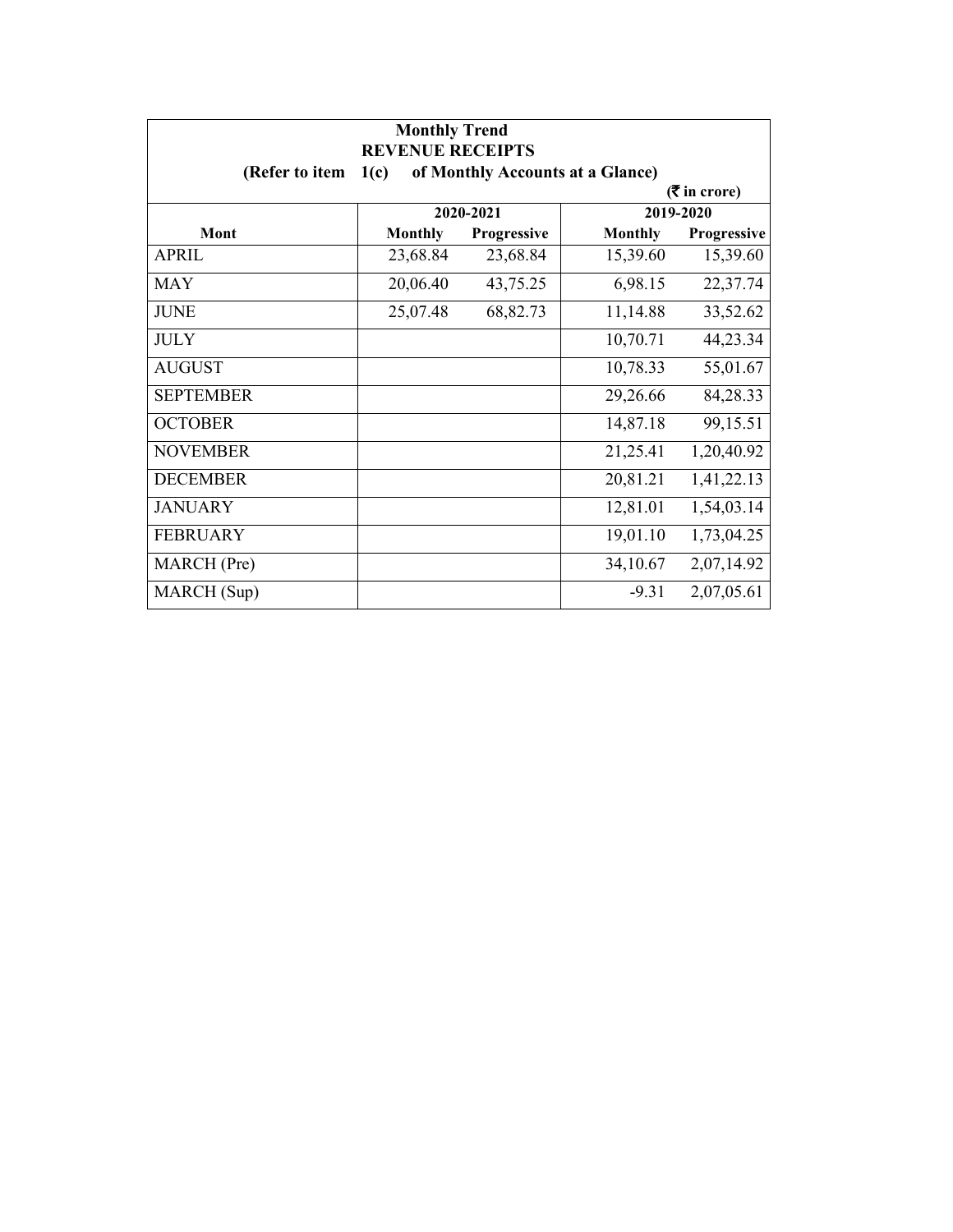| <b>Monthly Trend</b><br><b>CAPITAL RECEIPTS</b> |                |                                  |                |             |
|-------------------------------------------------|----------------|----------------------------------|----------------|-------------|
| (Refer to item                                  | 2(a)           | of Monthly Accounts at a Glance) |                |             |
| $($ ₹ in crore)                                 |                |                                  |                |             |
|                                                 |                | 2020-2021                        |                | 2019-2020   |
| Mont                                            | <b>Monthly</b> | Progressive                      | <b>Monthly</b> | Progressive |
| <b>APRIL</b>                                    | 0.20           | 0.20                             | 0.21           | 0.21        |
| <b>MAY</b>                                      | 0.20           | 0.40                             | 5.20           | 5.41        |
| <b>JUNE</b>                                     | $-0.01$        | 0.39                             | 0.20           | 5.61        |
| <b>JULY</b>                                     |                |                                  | 0.20           | 5.81        |
| <b>AUGUST</b>                                   |                |                                  | 0.30           | 6.11        |
| <b>SEPTEMBER</b>                                |                |                                  | 0.51           | 6.62        |
| <b>OCTOBER</b>                                  |                |                                  | 0.04           | 6.67        |
| <b>NOVEMBER</b>                                 |                |                                  | 0.22           | 6.89        |
| <b>DECEMBER</b>                                 |                |                                  | 0.04           | 6.93        |
| <b>JANUARY</b>                                  |                |                                  | 0.51           | 7.44        |
| <b>FEBRUARY</b>                                 |                |                                  | 0.28           | 7.72        |
| MARCH (Pre)                                     |                |                                  | 0.26           | 7.97        |
| MARCH (Sup)                                     |                |                                  | 0.00           | 7.98        |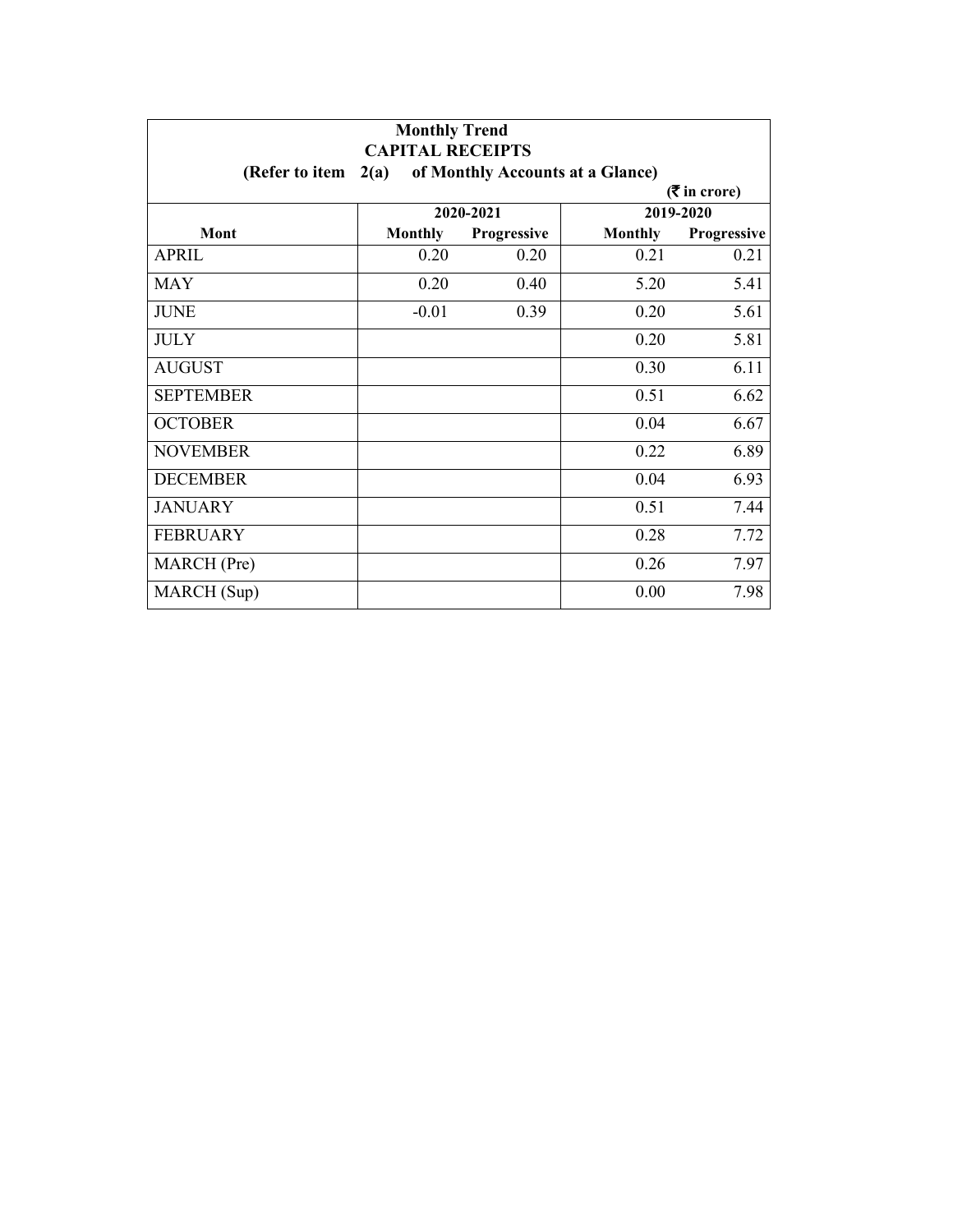| <b>Monthly Trend</b><br><b>CAPITAL RECEIPTS</b> |                 |                                  |                |             |  |
|-------------------------------------------------|-----------------|----------------------------------|----------------|-------------|--|
| (Refer to item $2(b)$ )                         |                 | of Monthly Accounts at a Glance) |                |             |  |
|                                                 | $($ ₹ in crore) |                                  |                |             |  |
|                                                 |                 | 2020-2021                        |                | 2019-2020   |  |
| Mont                                            | <b>Monthly</b>  | Progressive                      | <b>Monthly</b> | Progressive |  |
| <b>APRIL</b>                                    | 0.00            | 0.00                             | 0.00           | 0.00        |  |
| <b>MAY</b>                                      | 0.00            | 0.00                             | 0.00           | 0.00        |  |
| <b>JUNE</b>                                     | 0.00            | 0.00                             | 0.00           | 0.00        |  |
| <b>JULY</b>                                     |                 |                                  | 0.00           | 0.00        |  |
| <b>AUGUST</b>                                   |                 |                                  | 0.00           | 0.00        |  |
| <b>SEPTEMBER</b>                                |                 |                                  | 0.00           | 0.00        |  |
| <b>OCTOBER</b>                                  |                 |                                  | 0.00           | 0.00        |  |
| <b>NOVEMBER</b>                                 |                 |                                  | 0.00           | 0.00        |  |
| <b>DECEMBER</b>                                 |                 |                                  | 0.00           | 0.00        |  |
| <b>JANUARY</b>                                  |                 |                                  | 0.00           | 0.00        |  |
| <b>FEBRUARY</b>                                 |                 |                                  | 0.00           | 0.00        |  |
| MARCH (Pre)                                     |                 |                                  | 0.00           | 0.00        |  |
| MARCH (Sup)                                     |                 |                                  | 0.00           | 0.00        |  |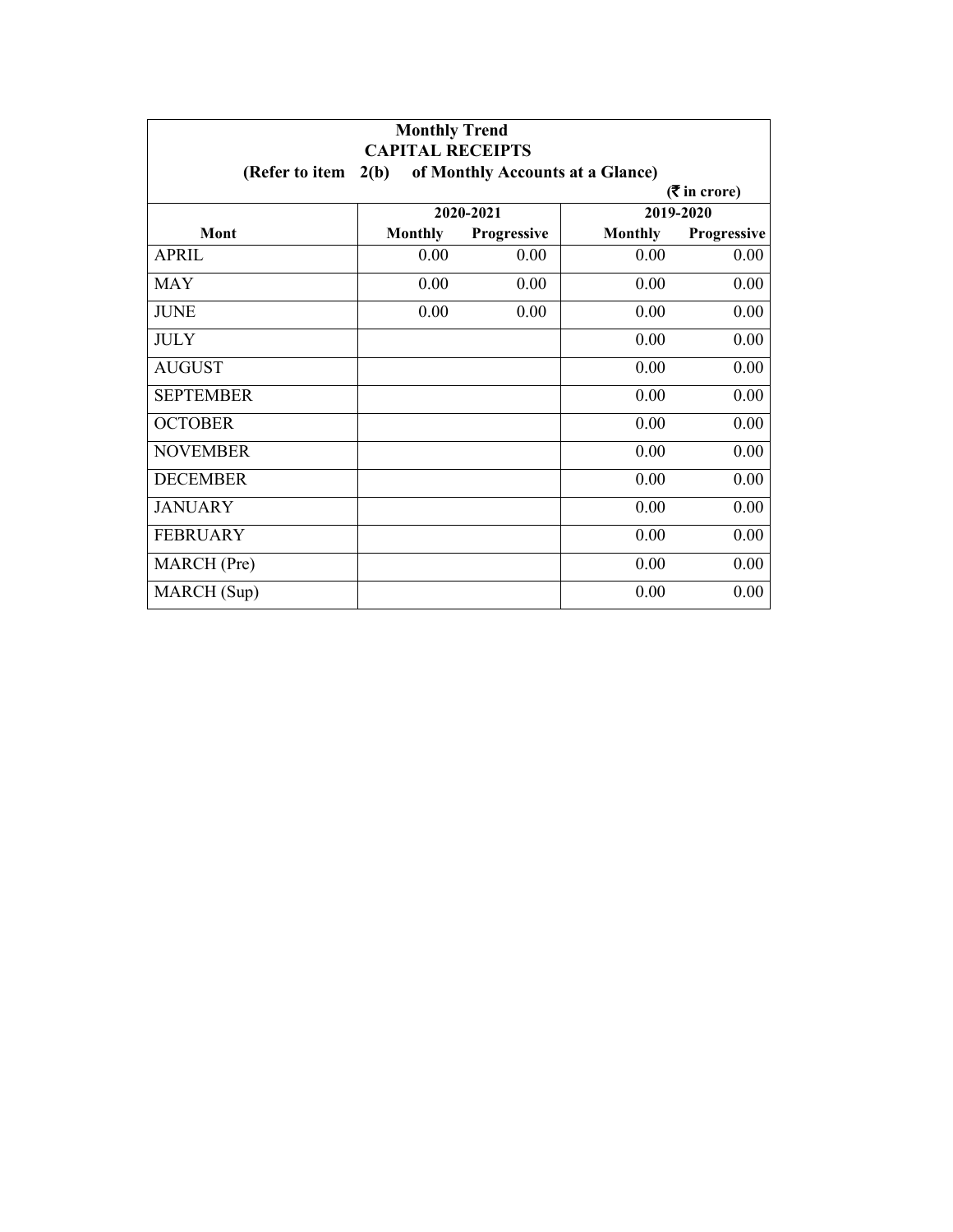| <b>Monthly Trend</b><br><b>CAPITAL RECEIPTS</b> |                             |                                  |                |             |  |
|-------------------------------------------------|-----------------------------|----------------------------------|----------------|-------------|--|
| (Refer to item                                  | 2(c)                        | of Monthly Accounts at a Glance) |                |             |  |
|                                                 | $(3\overline{5})$ in crore) |                                  |                |             |  |
|                                                 |                             | 2020-2021                        |                | 2019-2020   |  |
| Mont                                            | <b>Monthly</b>              | Progressive                      | <b>Monthly</b> | Progressive |  |
| <b>APRIL</b>                                    | $-9,62.34$                  | $-9,62.34$                       | 0.00           | 0.00        |  |
| <b>MAY</b>                                      | $-9,29.94$                  | $-18,92.28$                      | $-11,82.81$    | $-29,73.68$ |  |
| <b>JUNE</b>                                     | $-5,54.47$                  | $-24,46.75$                      | $-66.93$       | $-30,40.61$ |  |
| <b>JULY</b>                                     |                             |                                  | 23,32.62       | $-7,07.99$  |  |
| <b>AUGUST</b>                                   |                             |                                  | 21,34.73       | 14,26.74    |  |
| <b>SEPTEMBER</b>                                |                             |                                  | 21,63.19       | 35,89.93    |  |
| <b>OCTOBER</b>                                  |                             |                                  | $-4,57.07$     | 31,32.86    |  |
| <b>NOVEMBER</b>                                 |                             |                                  | 7,42.05        | 38,74.91    |  |
| <b>DECEMBER</b>                                 |                             |                                  | 10,27.35       | 49,02.26    |  |
| <b>JANUARY</b>                                  |                             |                                  | 32,22.31       | 99,15.44    |  |
| <b>FEBRUARY</b>                                 |                             |                                  | 2,53.16        | 1,01,68.60  |  |
| MARCH (Pre)                                     |                             |                                  | 55,32.38       | 1,57,00.98  |  |
| MARCH (Sup)                                     |                             |                                  | $-8,04.35$     | 1,48,96.63  |  |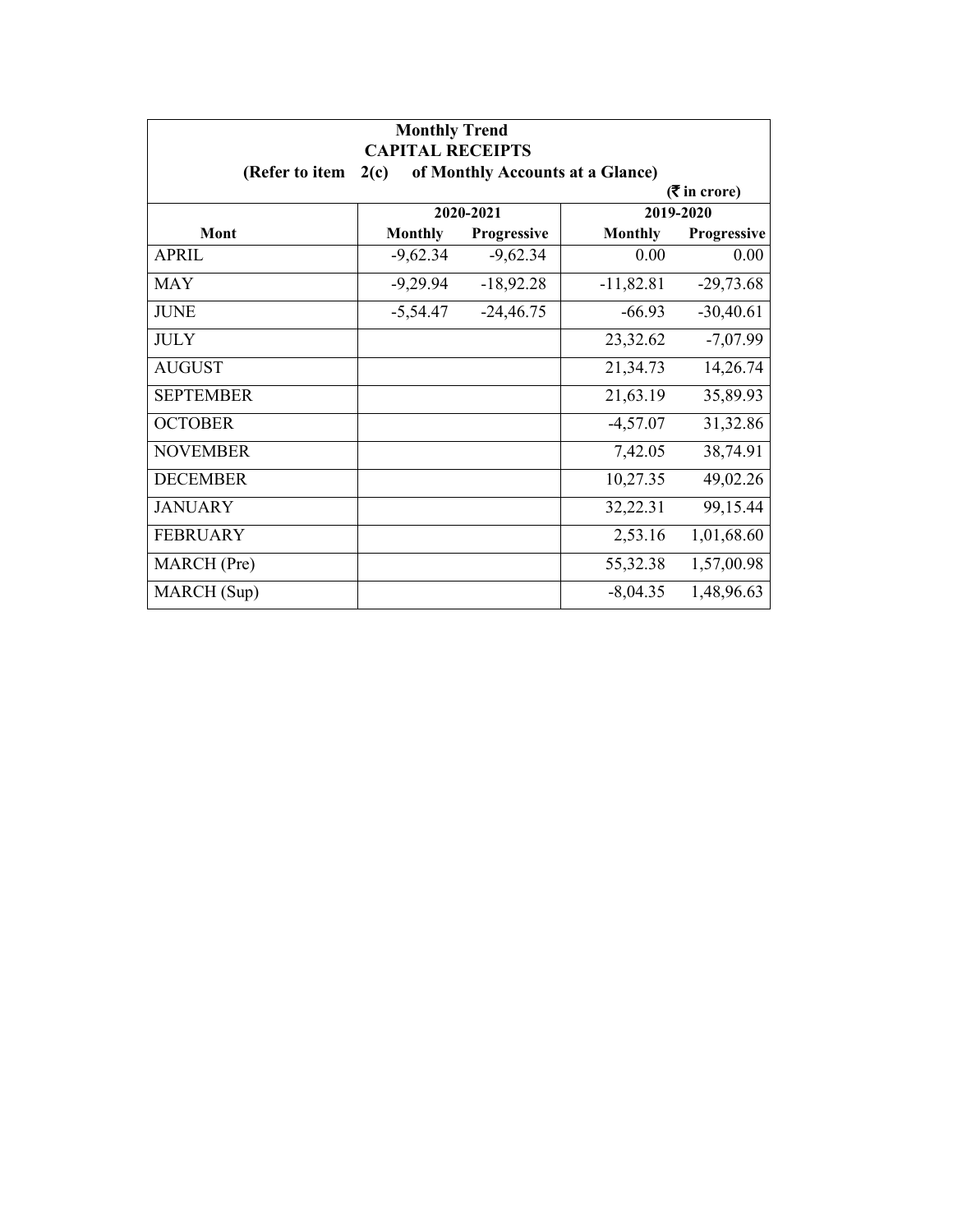| <b>Monthly Trend</b><br><b>REVENUE EXPENDITURE</b> |                |                                  |                |                             |
|----------------------------------------------------|----------------|----------------------------------|----------------|-----------------------------|
| (Refer to item $4(a)$ )                            |                | of Monthly Accounts at a Glance) |                |                             |
|                                                    |                |                                  |                | $(3\overline{5})$ in crore) |
|                                                    |                | 2020-2021                        |                | 2019-2020                   |
| Mont                                               | <b>Monthly</b> | <b>Progressive</b>               | <b>Monthly</b> | <b>Progressive</b>          |
| APRIL                                              | 3,20.59        | 3,20.59                          | 74.93          | 74.93                       |
| <b>MAY</b>                                         | 3,82.02        | 7,02.61                          | 6,53.81        | 7,28.74                     |
| <b>JUNE</b>                                        | 12,89.09       | 19,91.70                         | 3,84.79        | 11,13.52                    |
| <b>JULY</b>                                        |                |                                  | 15,32.62       | 26,46.15                    |
| <b>AUGUST</b>                                      |                |                                  | 17,01.37       | 43,47.52                    |
| <b>SEPTEMBER</b>                                   |                |                                  | 16,38.14       | 59,85.66                    |
| <b>OCTOBER</b>                                     |                |                                  | 12,21.71       | 72,07.37                    |
| <b>NOVEMBER</b>                                    |                |                                  | 17,08.05       | 89,15.42                    |
| <b>DECEMBER</b>                                    |                |                                  | 8,91.68        | 98,07.11                    |
| <b>JANUARY</b>                                     |                |                                  | 22,88.50       | 1,20,95.61                  |
| <b>FEBRUARY</b>                                    |                |                                  | 20,98.03       | 1,41,93.64                  |
| MARCH (Pre)                                        |                |                                  | 88,77.99       | 2,30,71.63                  |
| MARCH (Sup)                                        |                |                                  | 2,32.71        | 2,33,04.34                  |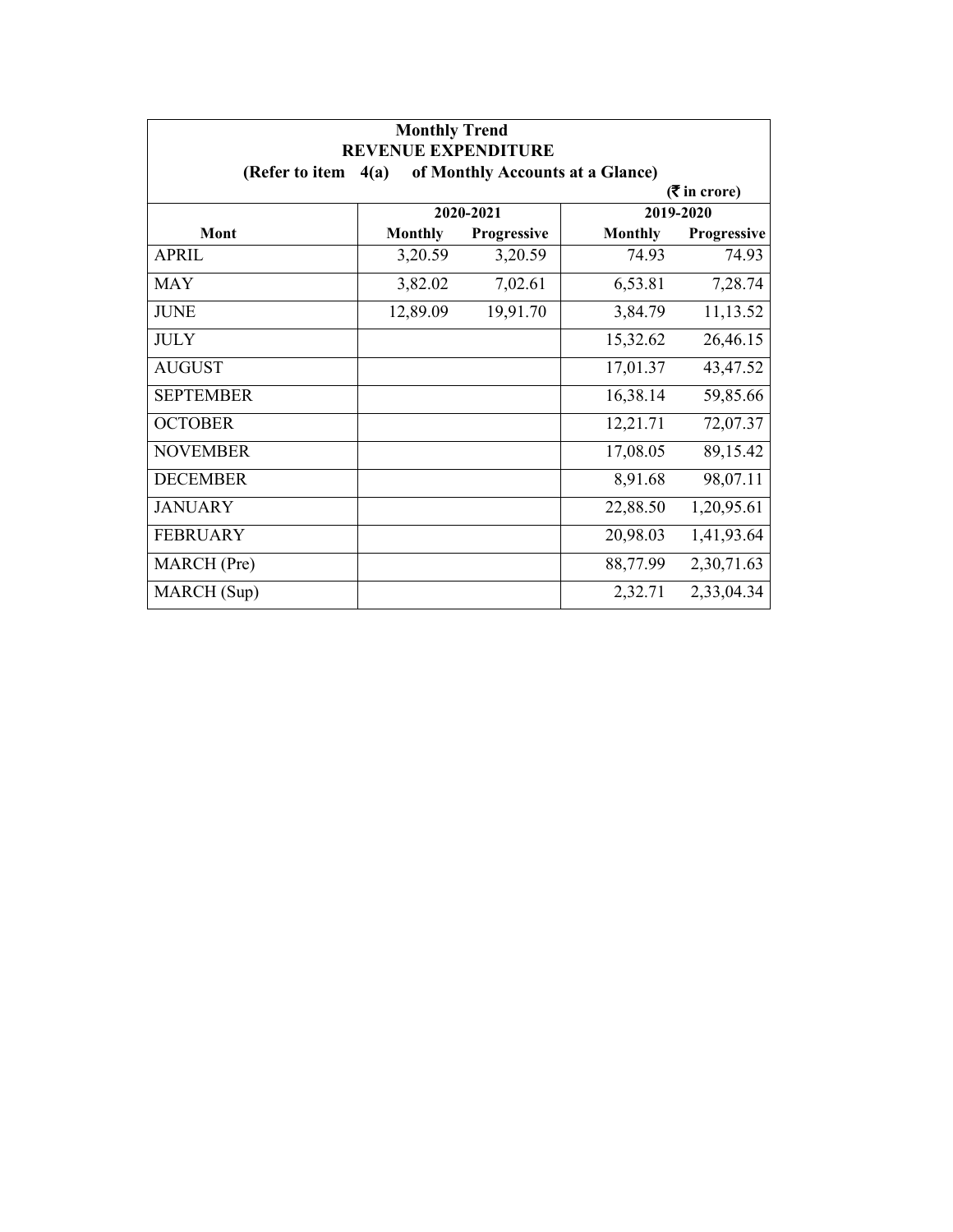| <b>Monthly Trend</b><br><b>REVENUE EXPENDITURE</b> |                |                                  |                |                             |
|----------------------------------------------------|----------------|----------------------------------|----------------|-----------------------------|
| (Refer to item $4(b)$ )                            |                | of Monthly Accounts at a Glance) |                |                             |
|                                                    |                |                                  |                | $(3\overline{5})$ in crore) |
|                                                    |                | 2020-2021                        |                | 2019-2020                   |
| Mont                                               | <b>Monthly</b> | Progressive                      | <b>Monthly</b> | Progressive                 |
| <b>APRIL</b>                                       | 2,21.20        | 2,21.20                          | 1,89.70        | 1,89.70                     |
| <b>MAY</b>                                         | 2,30.85        | 4,52.05                          | 1,61.37        | 3,51.08                     |
| <b>JUNE</b>                                        | 3,47.18        | 7,99.23                          | 2,77.42        | 6,28.50                     |
| <b>JULY</b>                                        |                |                                  | 2,41.00        | 8,69.50                     |
| <b>AUGUST</b>                                      |                |                                  | 4,57.94        | 13,27.44                    |
| <b>SEPTEMBER</b>                                   |                |                                  | 3,66.99        | 16,94.43                    |
| <b>OCTOBER</b>                                     |                |                                  | 1,95.89        | 18,90.32                    |
| <b>NOVEMBER</b>                                    |                |                                  | 1,85.42        | 20,75.74                    |
| <b>DECEMBER</b>                                    |                |                                  | 2,28.22        | 23,03.96                    |
| <b>JANUARY</b>                                     |                |                                  | 2,97.93        | 26,01.89                    |
| <b>FEBRUARY</b>                                    |                |                                  | 24,25.60       | 50,27.49                    |
| MARCH (Pre)                                        |                |                                  | 4,30.99        | 54,58.48                    |
| MARCH (Sup)                                        |                |                                  | $-10,38.93$    | 44, 19.55                   |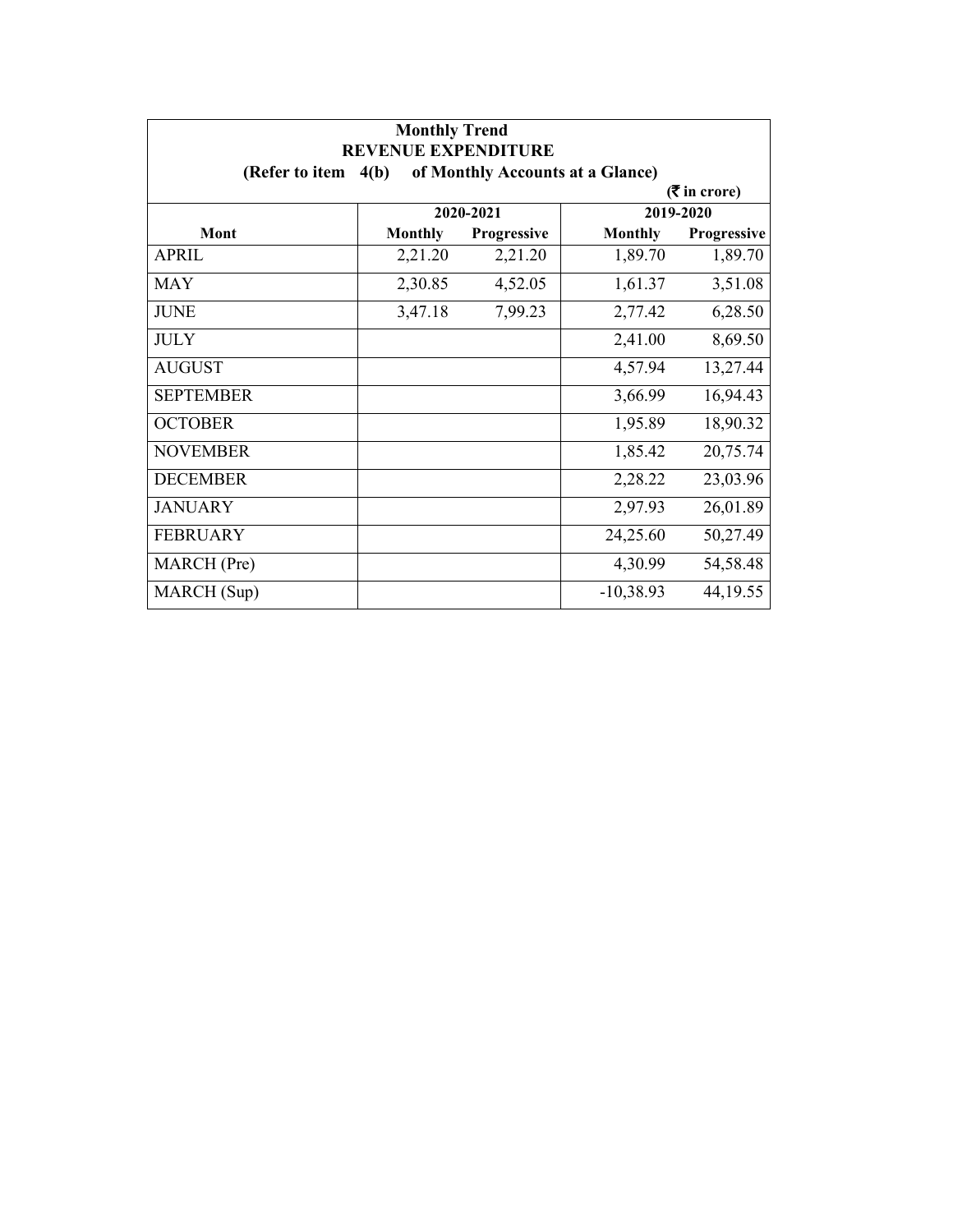| <b>Monthly Trend</b><br><b>REVENUE EXPENDITURE</b> |                |                                  |                |                             |
|----------------------------------------------------|----------------|----------------------------------|----------------|-----------------------------|
| (Refer to item                                     | 4(c)           | of Monthly Accounts at a Glance) |                |                             |
|                                                    |                |                                  |                | $(3\overline{5})$ in crore) |
|                                                    |                | 2020-2021                        |                | 2019-2020                   |
| Mont                                               | <b>Monthly</b> | <b>Progressive</b>               | <b>Monthly</b> | <b>Progressive</b>          |
| APRIL                                              | 18,91.48       | 18,91.48                         | 17,61.47       | 17,61.47                    |
| <b>MAY</b>                                         | 20,34.01       | 39,25.49                         | 18,47.18       | 36,08.65                    |
| <b>JUNE</b>                                        | 20,89.99       | 60,15.48                         | 19,06.75       | 55,15.41                    |
| <b>JULY</b>                                        |                |                                  | 22,22.49       | 77,37.89                    |
| <b>AUGUST</b>                                      |                |                                  | 24,05.10       | 1,01,42.99                  |
| <b>SEPTEMBER</b>                                   |                |                                  | 29,89.39       | 1,31,32.38                  |
| <b>OCTOBER</b>                                     |                |                                  | 10,12.97       | 1,41,45.35                  |
| <b>NOVEMBER</b>                                    |                |                                  | 24,46.99       | 1,65,92.34                  |
| <b>DECEMBER</b>                                    |                |                                  | 27,36.68       | 1,93,29.02                  |
| <b>JANUARY</b>                                     |                |                                  | 15,49.94       | 2,08,78.96                  |
| <b>FEBRUARY</b>                                    |                |                                  | 16,08.35       | 2,24,87.31                  |
| MARCH (Pre)                                        |                |                                  | 49,42.69       | 2,74,30.00                  |
| MARCH (Sup)                                        |                |                                  | 7.04           | 2,74,37.04                  |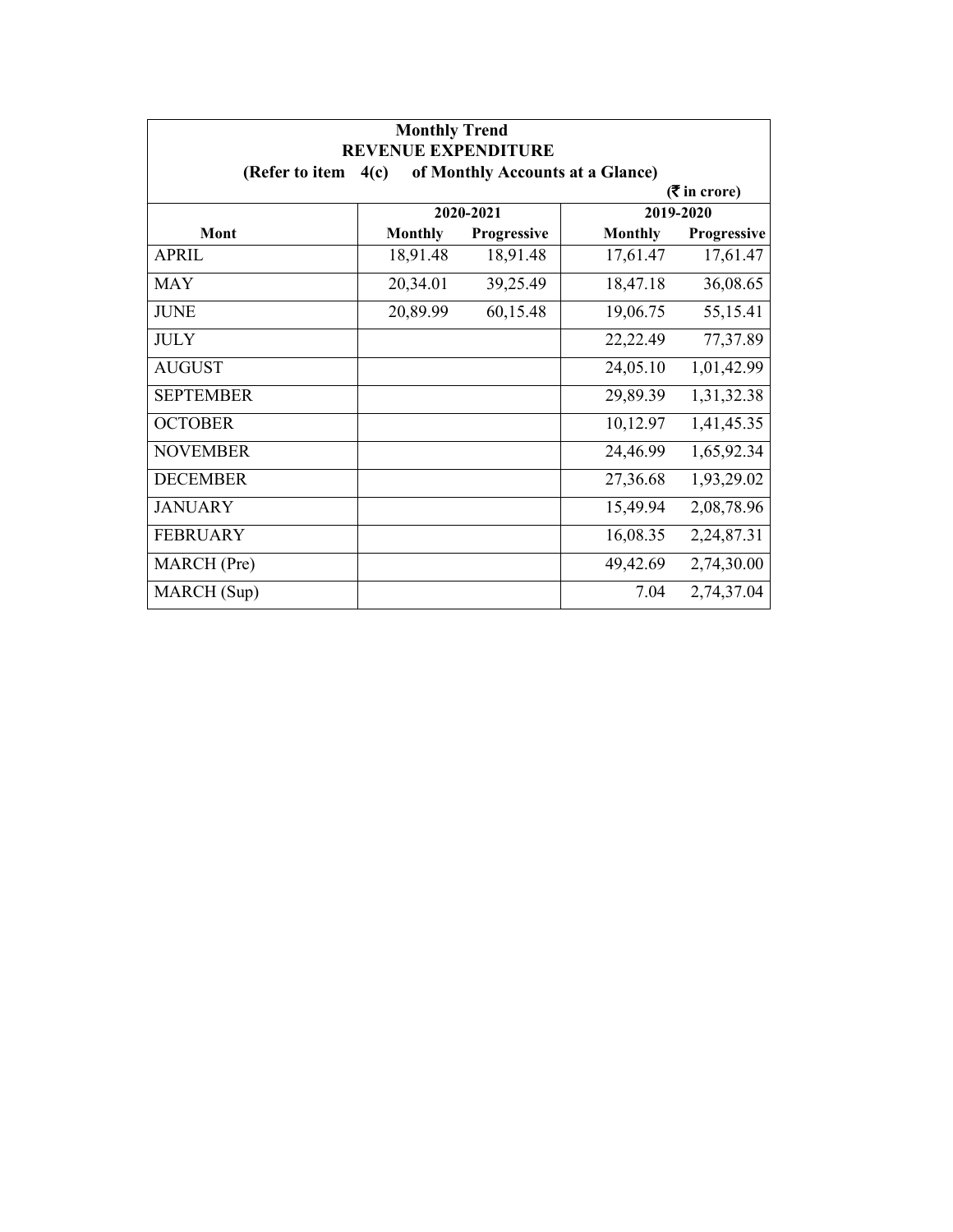| <b>Monthly Trend</b><br><b>REVENUE EXPENDITURE</b> |                |                                  |                |                             |
|----------------------------------------------------|----------------|----------------------------------|----------------|-----------------------------|
| (Refer to item $4(d)$                              |                | of Monthly Accounts at a Glance) |                |                             |
|                                                    |                |                                  |                | $(3\overline{5})$ in crore) |
|                                                    |                | 2020-2021                        |                | 2019-2020                   |
| Mont                                               | <b>Monthly</b> | Progressive                      | <b>Monthly</b> | <b>Progressive</b>          |
| <b>APRIL</b>                                       | 4,97.12        | 4,97.12                          | 8,72.64        | 8,72.64                     |
| <b>MAY</b>                                         | 8,46.17        | 13,43.29                         | 6,56.98        | 15,29.61                    |
| <b>JUNE</b>                                        | 8,07.47        | 21,50.76                         | 5,21.41        | 20,51.02                    |
| <b>JULY</b>                                        |                |                                  | 6,90.60        | 27,41.62                    |
| <b>AUGUST</b>                                      |                |                                  | 6,46.87        | 33,88.49                    |
| <b>SEPTEMBER</b>                                   |                |                                  | 13,65.63       | 47,54.12                    |
| <b>OCTOBER</b>                                     |                |                                  | 73.54          | 48,27.66                    |
| <b>NOVEMBER</b>                                    |                |                                  | 5,99.84        | 54,27.50                    |
| <b>DECEMBER</b>                                    |                |                                  | 2,04.60        | 56,32.10                    |
| <b>JANUARY</b>                                     |                |                                  | 10,41.46       | 66,73.56                    |
| <b>FEBRUARY</b>                                    |                |                                  | 3.55           | 66,77.11                    |
| MARCH (Pre)                                        |                |                                  | 29,64.50       | 96,41.61                    |
| MARCH (Sup)                                        |                |                                  | 0.00           | 96,41.61                    |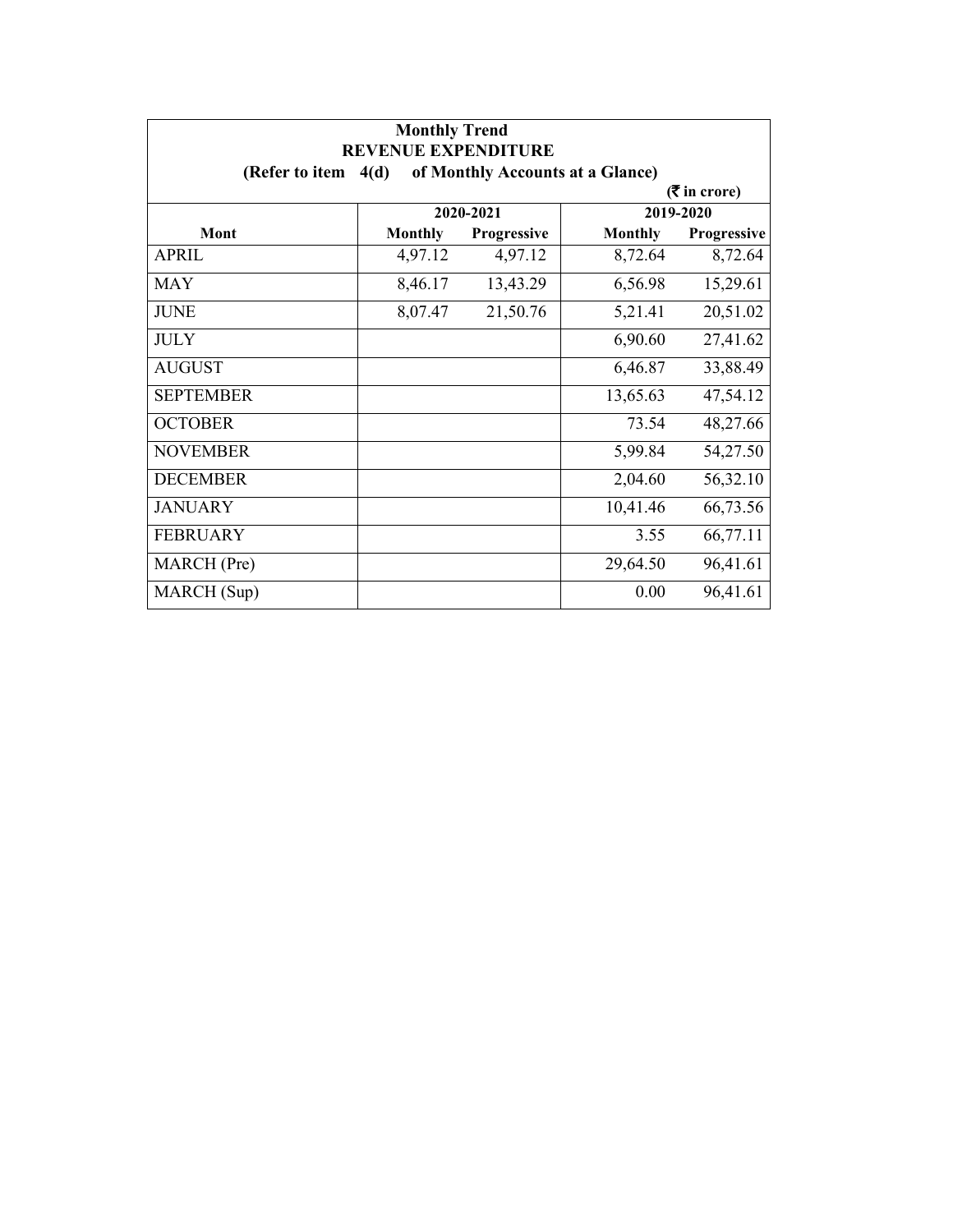| <b>Monthly Trend</b><br><b>REVENUE EXPENDITURE</b> |                |                                  |                |                             |
|----------------------------------------------------|----------------|----------------------------------|----------------|-----------------------------|
| (Refer to item                                     | 4(e)           | of Monthly Accounts at a Glance) |                |                             |
|                                                    |                |                                  |                | $(3\overline{5})$ in crore) |
|                                                    |                | 2020-2021                        |                | 2019-2020                   |
| Mont                                               | <b>Monthly</b> | Progressive                      | <b>Monthly</b> | Progressive                 |
| <b>APRIL</b>                                       | 0.00           | 0.00                             | 0.00           | 0.00                        |
| <b>MAY</b>                                         | 0.00           | 0.00                             | 0.00           | 0.00                        |
| <b>JUNE</b>                                        | 0.00           | 0.00                             | 0.00           | 0.00                        |
| <b>JULY</b>                                        |                |                                  | 93.88          | 93.88                       |
| <b>AUGUST</b>                                      |                |                                  | 5,19.81        | 6,13.69                     |
| <b>SEPTEMBER</b>                                   |                |                                  | 0.00           | 6,13.69                     |
| <b>OCTOBER</b>                                     |                |                                  | 0.00           | 6,13.69                     |
| <b>NOVEMBER</b>                                    |                |                                  | 49.33          | 6,63.01                     |
| <b>DECEMBER</b>                                    |                |                                  | 68.27          | 7,31.28                     |
| <b>JANUARY</b>                                     |                |                                  | 0.00           | 7,31.28                     |
| <b>FEBRUARY</b>                                    |                |                                  | 10.27          | 7,41.56                     |
| MARCH (Pre)                                        |                |                                  | 2,54.59        | 9,96.15                     |
| MARCH (Sup)                                        |                |                                  | 0.00           | 9,96.15                     |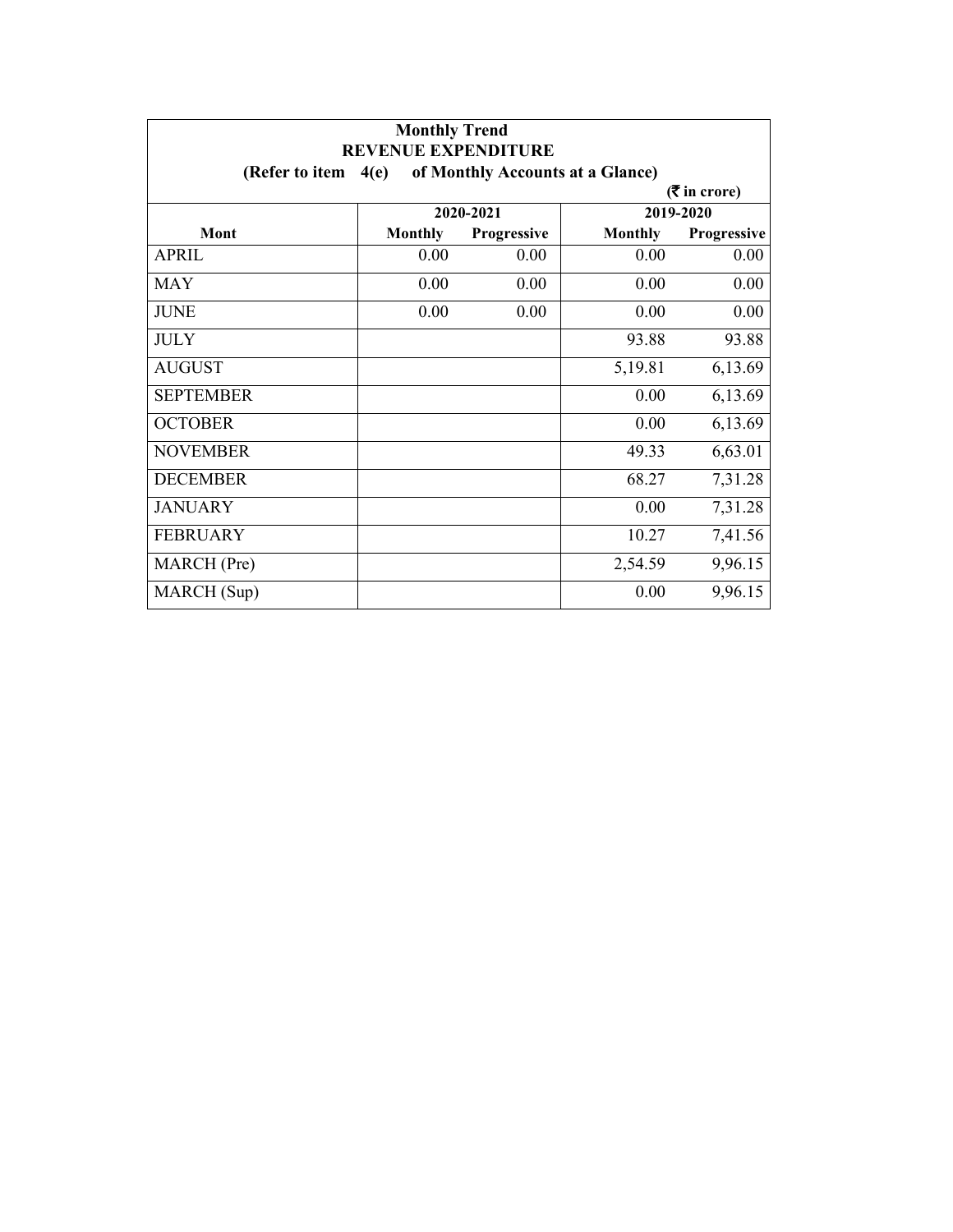| <b>Monthly Trend</b><br><b>CAPITAL EXPENDITURE</b>         |                |             |                |                    |  |  |  |
|------------------------------------------------------------|----------------|-------------|----------------|--------------------|--|--|--|
| of Monthly Accounts at a Glance)<br>(Refer to item<br>5(a) |                |             |                |                    |  |  |  |
| $($ ₹ in crore)                                            |                |             |                |                    |  |  |  |
|                                                            | 2020-2021      |             | 2019-2020      |                    |  |  |  |
| Mont                                                       | <b>Monthly</b> | Progressive | <b>Monthly</b> | <b>Progressive</b> |  |  |  |
| <b>APRIL</b>                                               | 5.65           | 5.65        | 0.95           | 0.95               |  |  |  |
| <b>MAY</b>                                                 | 4,10.42        | 4,16.07     | 2,42.05        | 2,43.01            |  |  |  |
| <b>JUNE</b>                                                | 1,85.84        | 6,01.91     | 9,31.47        | 11,74.47           |  |  |  |
| <b>JULY</b>                                                |                |             | 5,89.78        | 17,64.26           |  |  |  |
| <b>AUGUST</b>                                              |                |             | 3,24.65        | 20,88.91           |  |  |  |
| <b>SEPTEMBER</b>                                           |                |             | 10,89.55       | 31,78.45           |  |  |  |
| <b>OCTOBER</b>                                             |                |             | 8,25.35        | 40,03.80           |  |  |  |
| <b>NOVEMBER</b>                                            |                |             | 4,82.62        | 44,86.42           |  |  |  |
| <b>DECEMBER</b>                                            |                |             | 13,64.62       | 58,51.04           |  |  |  |
| <b>JANUARY</b>                                             |                |             | 16,76.38       | 75,27.42           |  |  |  |
| <b>FEBRUARY</b>                                            |                |             | 12,34.81       | 87,62.22           |  |  |  |
| MARCH (Pre)                                                |                |             | 43,94.37       | 1,31,56.60         |  |  |  |
| MARCH (Sup)                                                |                |             | 28.95          | 1,31,85.55         |  |  |  |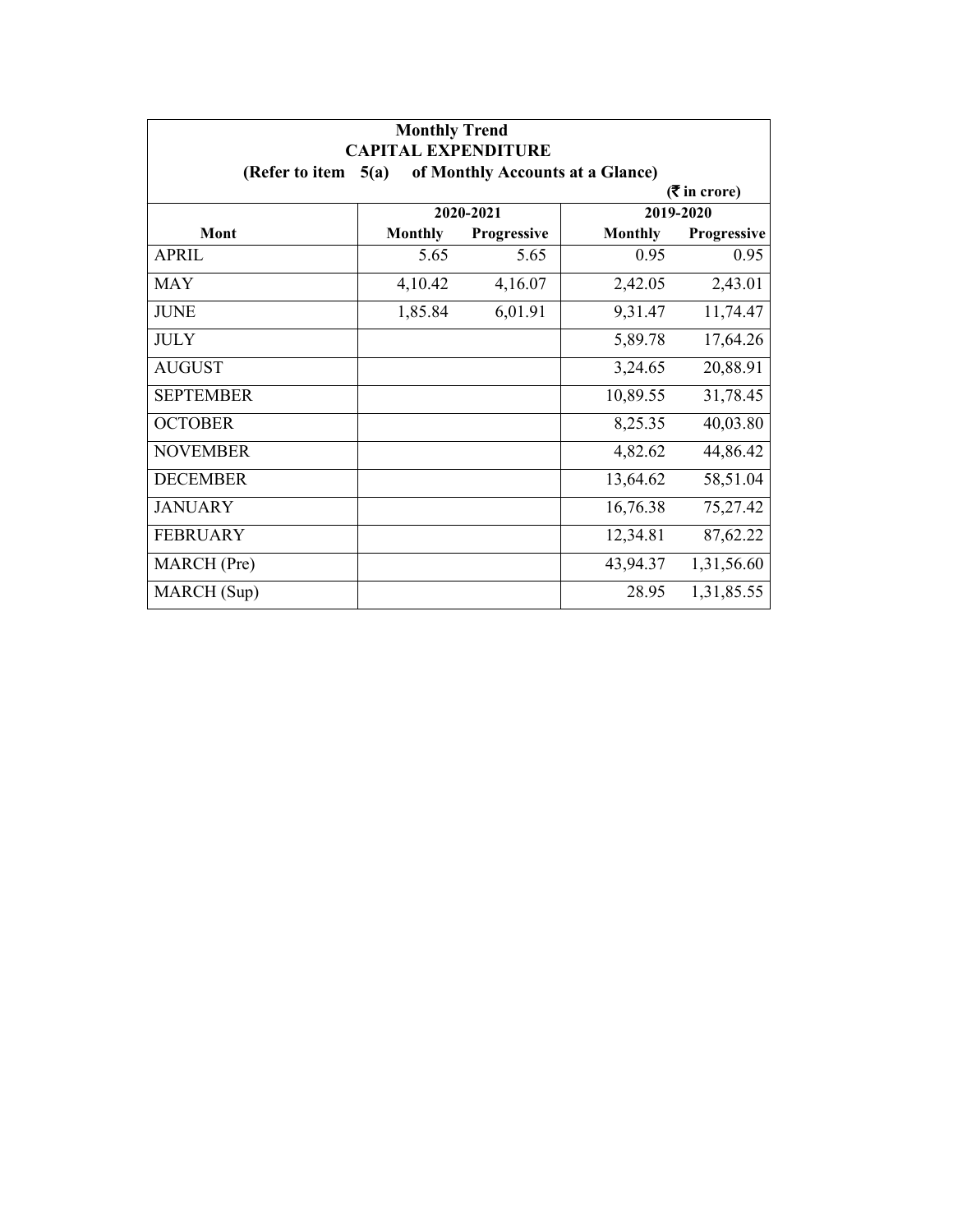| <b>Monthly Trend</b><br><b>CAPITAL EXPENDITURE</b>        |                |             |                |             |  |  |  |
|-----------------------------------------------------------|----------------|-------------|----------------|-------------|--|--|--|
| (Refer to item $5(b)$<br>of Monthly Accounts at a Glance) |                |             |                |             |  |  |  |
| $($ ₹ in crore)                                           |                |             |                |             |  |  |  |
|                                                           | 2020-2021      |             |                | 2019-2020   |  |  |  |
| Mont                                                      | <b>Monthly</b> | Progressive | <b>Monthly</b> | Progressive |  |  |  |
| <b>APRIL</b>                                              | 0.00           | 0.00        | 0.00           | 0.00        |  |  |  |
| <b>MAY</b>                                                | 0.00           | 0.00        | 0.00           | 0.00        |  |  |  |
| <b>JUNE</b>                                               | 0.00           | 0.00        | 0.00           | 0.01        |  |  |  |
| <b>JULY</b>                                               |                |             | 0.00           | 0.01        |  |  |  |
| <b>AUGUST</b>                                             |                |             | 0.01           | 0.01        |  |  |  |
| <b>SEPTEMBER</b>                                          |                |             | 0.00           | 0.01        |  |  |  |
| <b>OCTOBER</b>                                            |                |             | 0.01           | 0.01        |  |  |  |
| <b>NOVEMBER</b>                                           |                |             | 0.01           | 0.01        |  |  |  |
| <b>DECEMBER</b>                                           |                |             | 0.01           | 0.01        |  |  |  |
| <b>JANUARY</b>                                            |                |             | 0.01           | 0.01        |  |  |  |
| <b>FEBRUARY</b>                                           |                |             | 0.01           | 0.01        |  |  |  |
| MARCH (Pre)                                               |                |             | 0.06           | 0.01        |  |  |  |
| MARCH (Sup)                                               |                |             | 0.00           | 0.01        |  |  |  |